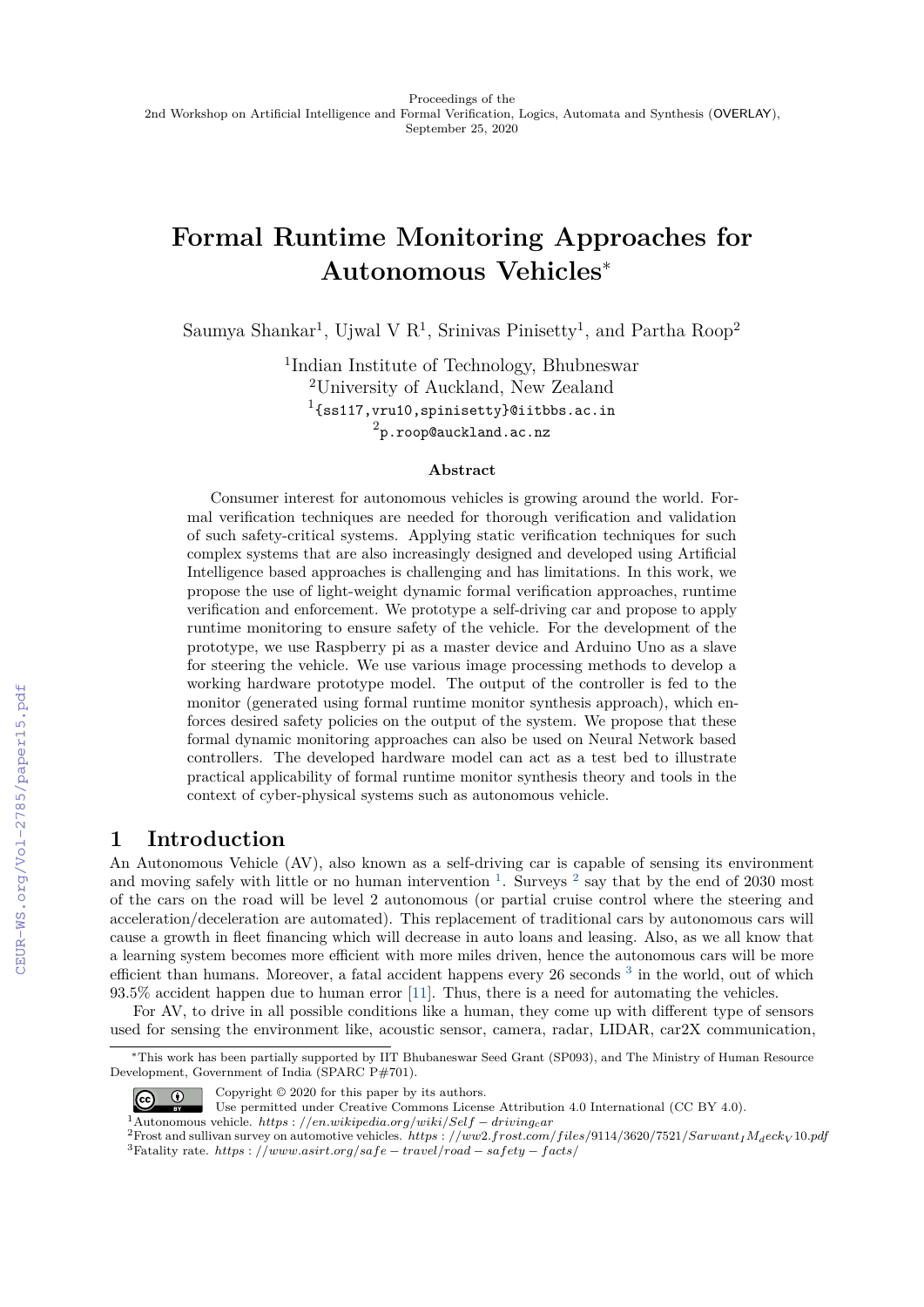sophisticated algorithms, and powerful processors to execute the software. There are hundreds of such sensors and actuators which are situated in various parts of the vehicle, being driven by a highly sophisticated system whose designing is a real challenge. Also, AV is a safety-critical system, i.e. the safety of the driver, passengers, pedestrian and other infrastructure present around is important. Therefore it becomes important that the AV should not malfunction at any given point of time. Moreover, there is increasing use of neural networks (NNs) and other Artificial Intelligence (AI) approaches in developing controllers for AVs. Convolutional Neural Networks (CNNs), are gaining importance in the development of AVs [\[4\]](#page-4-0). Thus, novel approaches are needed to thoroughly verify and validate the safety of AVs.

Formal methods and model driven development approaches are widely used for designing and developing safety-critical systems such as AV  $[2, 25]$  $[2, 25]$  $[2, 25]$ . Various formal verification techniques such as model checking  $[5]$ involve the formal modeling of computing systems and verification of policies on the models, including safety and timing policies. These model-based techniques are well suited for verifying complex safety-critical systems, because they guarantee absence of errors.

Model checking is an automated static verification approach to check that the formal specification of the system is satisfied by an abstract formal model of the system. Abstract model of the system is typically described as automata (or its extensions/variants). Policies are usually expressed in some form of Temporal Logic [\[21\]](#page-5-1). The abstract model and policies are taken as input by the model checking tools (e.g.[\[3,](#page-4-3) [9\]](#page-4-4)) to answer whether the model satisfies the desired specification.

There are several challenges with using static formal verification approaches for systems such as AV developed using AI based approaches. For instance, creating a formal model of the system is an expensive task, where the system changes frequently (e.g., systems that use AI approaches changes frequently). Static verification of NN-based complex controllers is very challenging and time consuming [\[23\]](#page-5-2).

<span id="page-1-0"></span>**Proposed work:** There are several formal Runtime Verification (RV) and Runtime Enforcement (RE) monitor synthesis approaches proposed [\[1,](#page-4-5) [24,](#page-5-3) [17,](#page-5-4) [22,](#page-5-5) [10,](#page-4-6) [7,](#page-4-7) [16,](#page-5-6) [19,](#page-5-7) [20,](#page-5-8) [13\]](#page-4-8) and the area of automatic synthesis of monitors from high-level specification that are correct by construction is actively under research. Such formal dynamic verification approaches are suitable for complex safety-critical systems where verifying the complete system statically is infeasible or difficult to achieve in practice. Runtime verification and enforcement techniques are lightweight



and do not require a formal model of the system since only a single execution of the system is considered, hence are suitable for monitoring, verifying and enforcing critical properties of systems such as AV. There are also several tools and frameworks developed based on these proposed formal theories [\[12,](#page-4-9) [6,](#page-4-10) [13,](#page-4-8) [15,](#page-4-11) [18\]](#page-5-9). In this work we aim to illustrate the practical applicability of formally based runtime monitoring approaches and tools for systems such as AV. The proposed work develops a prototype autonomous car with real hardware to demonstrate how we can verify a safety-critical system using runtime monitoring and force the system to satisfy our policies at runtime. We also propose, in future work, that we can use these dynamic verification and enforcement approaches on NN based controllers too.

As illustrated in Figure [1](#page-1-0) using formal runtime monitoring approaches and tools, verification (enforcement) monitors can be synthesized from the formal specification of desired policies, which can be integrated with the system. The monitor is fed with the input/output of the system (current execution), and it verifies the current execution w.r.t the desired policies, enforces (corrects) the current execution when dealing with enforcement of the desired safety policies at runtime.

## **2 Runtime Verification and Enforcement**

Formal runtime verification and enforcement approaches deal with automatic synthesis of monitors from high-level specification of the policies (which the monitor should verify (or enforce)) [\[1,](#page-4-5) [24,](#page-5-3) [17,](#page-5-4) [22,](#page-5-5) [10,](#page-4-6) [7,](#page-4-7) [16,](#page-5-6) [19,](#page-5-7) [20,](#page-5-8) [13\]](#page-4-8), that are correct-by-construction. For generation of monitors, knowledge of the system being monitored is not necessary (i.e., the system being monitored can be considered as a black-box). Monitors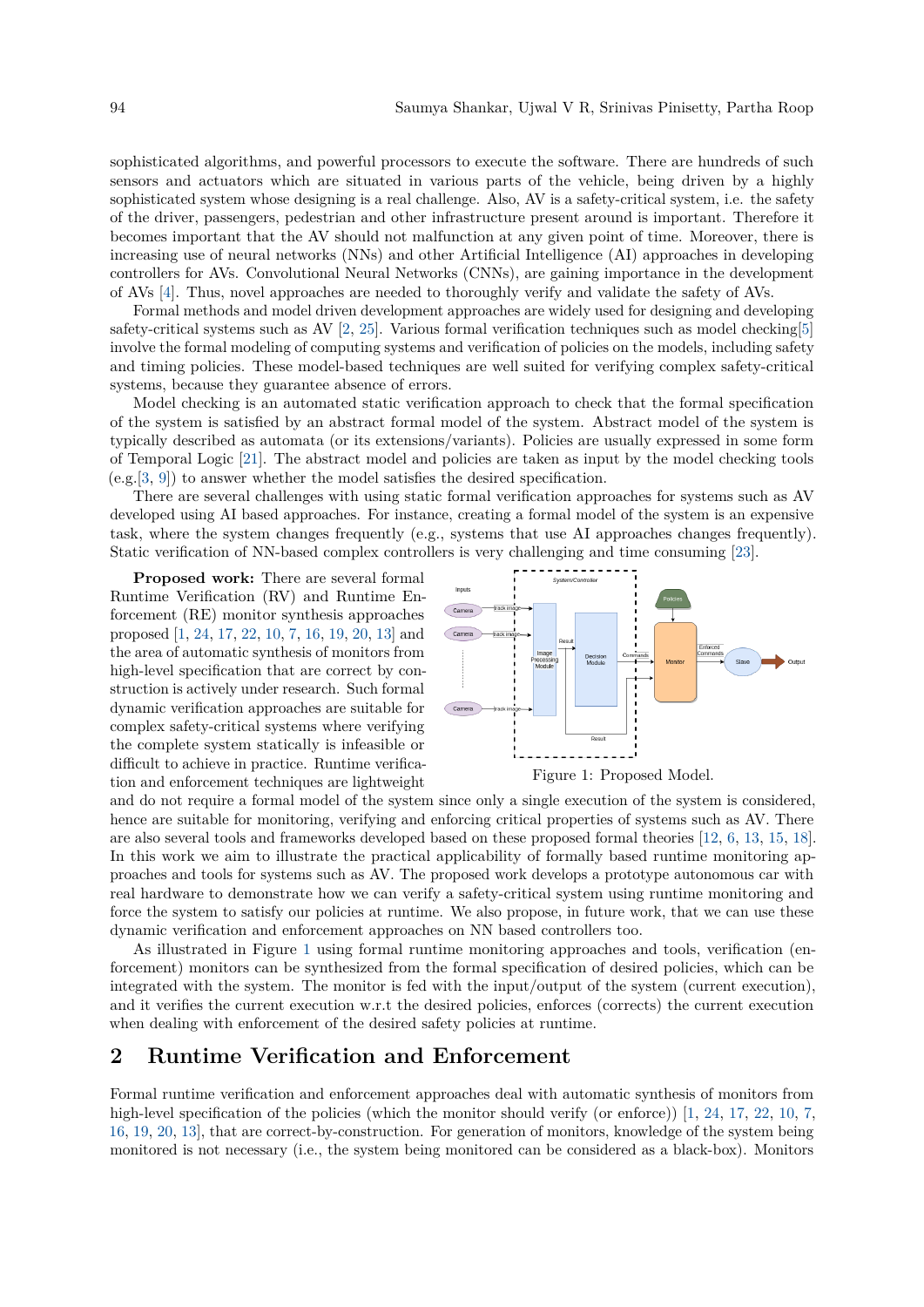are automatically synthesized from policies expressed using high-level formalisms such as automata [\[17,](#page-5-4) [22,](#page-5-5) [7,](#page-4-7) [16,](#page-5-6) [19,](#page-5-7) [20,](#page-5-8) [13\]](#page-4-8) or some variant of Temporal Logic [\[1,](#page-4-5) [24\]](#page-5-3).

A RV monitor does not modify the system execution, and is used to check the current execution of a system [\[1,](#page-4-5) [24,](#page-5-3) [17\]](#page-5-4). It takes a sequence of events from the system being monitored as input and produces verdicts that provide information whether the current execution satisfies the desired policy or not.

A monitor that deals with enforcement can be considered as a safety wrapper for the system being monitored. An Enforcement Monitor (EM) observes (and safe-guards/filters) the execution of a system to ensure that a set of desired policies are fulfilled. There are several EM synthesis frameworks proposed that vary in the supported policy specification language, and (or) the power of the enforcement mechanism. In [\[16,](#page-5-6) [8,](#page-4-12) [18\]](#page-5-9) policies are expressed as automata and the EM is allowed to buffer input events until a future time when it could be forwarded. In [\[16\]](#page-5-6) supports EM synthesis for real-time properties expressed as Timed Automata (TA). Other approaches such as [\[10\]](#page-4-6) allow EM to modify input sequence by suppressing and (or) inserting events.

However, the above mentioned Runtime Enforcement (RE) approaches are not suitable for reactive systems such as AV. As pointed in [\[13\]](#page-4-8), mechanisms such as edit automata [\[10\]](#page-4-6), which focus on buffering or deleting events, are only suitable for transformational systems and not reactive systems as the latter one need to continually capture and emit events. Some of the recent works deal with synthesis of RE monitors for reactive and cyber-physical systems (CPS), which are more suitable for AV [\[19,](#page-5-7) [20\]](#page-5-8).

In our work, we use the RE monitor synthesis tools that are based on the approaches proposed in [\[19,](#page-5-7) [20,](#page-5-8) [14\]](#page-4-13) that are suitable for CPSs. The framework in [\[20\]](#page-5-8) supports RE monitor synthesis for untimed polices, and [\[19,](#page-5-7) [14\]](#page-4-13) extends it by supporting timed policies and parameters. In [\[14\]](#page-4-13), Valued Discrete Timed Automata (VDTA) (where valued signals, internal variables, and complex guard conditions are supported, ensuring compatibility with real-world CPS and industrial systems) is used for formal specification of policies, and EMs are synthesized from these VDTA to enforce a set of desired policies.

#### **3 Design of the Proposed System**

<span id="page-2-0"></span>**Hardware Setup:** For prototyping the AV, a Robot Car Chassis is needed consisting of 4 DC gear motors. A motor driver is used to control speed and direction of the DC motors. Raspberry pi and a microcontroller are used as master and slave device. Raspicam camera is used for sensing. The whole system is given power by a power bank with at least two output ports, and the connections are made using jumper wires. We do not go into further



Figure 2: Hardware Setup.

details of the setup due to space limitation. Figure [2](#page-2-0) illustrates the setup/hardware model developed.

**Software Architecture:** Various modules are needed for precise steering of the AV. The input module consists of Raspicam, which takes images of the track and forward it to image processing module.

<span id="page-2-1"></span>The output of the AV module is sent to the decision module of the system. The resultant steering commands from the controller is sent to the output module, if no enforcement monitor is deployed into the system.

For applying runtime monitoring (to verify and enforce crucial properties) during execution, it is not necessary to have knowledge/ formal model of the system (i.e., the system/controller may be treated as a black-box). Figure [3](#page-2-1) illus-



trates wrapping/safe-guarding the system/controller with monitors for desired safety policies. If we want to monitor and verify the input and output of the decision module of the controller at runtime, then a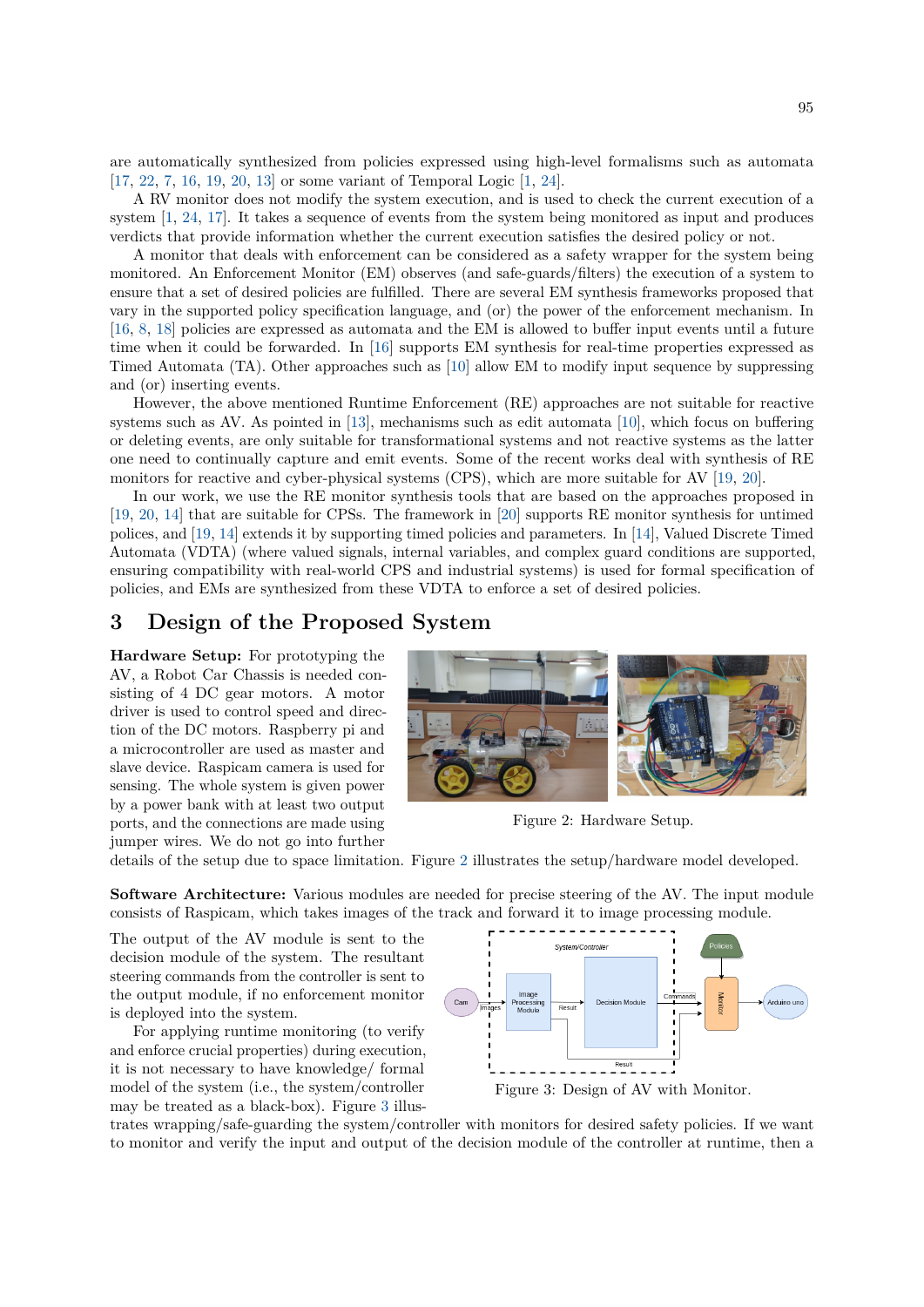monitor synthesized from the security policies (which the user specifies for the CPS) is deployed, which takes the input and output of the decision module and checks if these policies are obeyed by the current execution of the system or not (if not then enforce them).

The system is deployed on Raspberry pi and the output module is the micro-controller which when receives the output from the system, commands the motor driver to steer the AV.

## **4 Experimentation**

For experimentation, Arduino Uno microcontroller is used for steering and L298N dual H-Bridge motor driver is used for controlling the DC motors. For steering the AV, track images are collected from the Raspicam (mounted on chassis) and is processed to extract the frame centre. Then the resultant difference (*Result*) between the frame centre and the lane centre is relayed to the decision module of the system (controller), which issues commands to the Arduino unit, to steer the vehicle.

We present an example policy related to the output of the decision module. We sampled the *Result* here, to define the safe behaviour of the AV. Let *V* (*Result*) be the value of *Result*. We have:

- −10 *< V* (*Result*) *<* 0: the sensed input (value of result) is between -10 and 0, denoted as event *W*.

 $V(Result) == 0$ : the sensed input is equal to 0, denoted as event *X*.

- 0 *< V* (*Result*) *<* 10: the sensed input is between 0 and 10, denoted as event *Y* .

- others: the sensed input is anything other than above, denoted as event *Z*.

For synthesis of EM from policies, using approaches [\[20,](#page-5-8) [14\]](#page-4-13), for example, consider the desired safety policy (on the output of the decision module of the controller) to be "*If the input is Z, then the vehicle should not move (forward/left/right).*" This policy is defined as automata over alphabet  $\Sigma = \{W, X, Y, Z\}$ illustrated in Figure [4.](#page-3-0)

<span id="page-3-0"></span>In the automaton in Figure [4,](#page-3-0) *stop* is the only non-accepting state. From any accepting state, upon receiving event *W*, the AV goes to left state; upon receiving event  $X$ , the AV goes to forward state; upon receiving event  $Y$ , the AV goes to right state; and upon receiving event *Z*, the AV goes to stop state. From all the states ( $forward/left/right$ ), when the input received is  $Z$ , the vehicle moves to the *stop* state. When a situation arises where the policy can not be retained in an accepting state, the enforcer issues command to stop the vehicle.

The image processing module is a complex one which can be replaced with a NN based solution. So, the input fed to the decision module also has to be verified at runtime. We can define policies on input of the decision module; for example, *"For input to change from A (* $A \in \Sigma$ *) to B (* $B \in \Sigma$ *), there should be at least say n control steps"*.



Figure 4: Automata for the desired policy.

We implemented a basic controller in C language. Regarding EM, the desired policies such as the policy described above are modelled as Finite Automata (FA) (alternatively as VDTA which supports valued channels and expressing timed constraints that will allow to model the desired properties more realistically without abstractions). From the policies defined as FA (VDTA), using the tools proposed in [\[20,](#page-5-8) [14\]](#page-4-13), the monitor is synthesized automatically. The monitor (C code synthesized from high-level policies) integrated with the system takes the *Result* and *commands* from controller and checks if the policies are obeyed by the system or not (if not then enforce them).

#### **5 Conclusion and Future Work**

Autonomous vehicle is one of many trends likely to affect future transport demands. We built a working hardware prototype and demonstrated that formal runtime monitoring approaches can be used to wrap the controller of the AV to guarantee a safe behaviour. The prototype is built with Raspberry pi and Arduino Uno, in which the monitor is created out of the desired security policies, which will enforce the policies on the output of the controller, before relaying it to the slave Arduino micro-controller to steer the vehicle, thus, guaranteeing safe behaviour of the vehicle.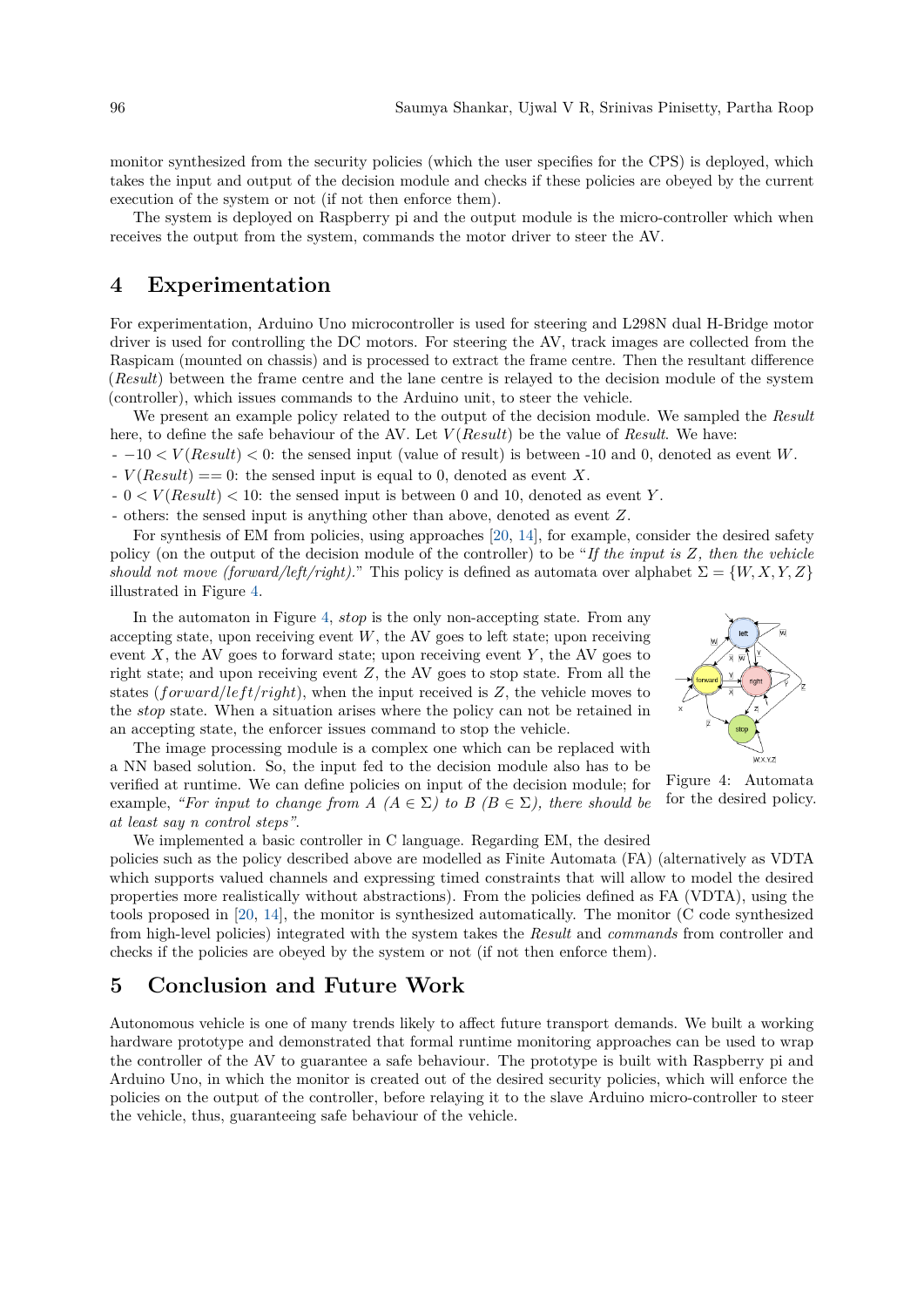In future work, we plan to extend the set-up with multiple input sources, use more complex NN based controllers (e.g., in place of the current image processing module), and illustrate the practical applicability of dynamic formal monitoring approaches in more complex settings.

### **References**

- <span id="page-4-5"></span>[1] A. Bauer, M. Leucker, and C. Schallhart. Runtime verification for LTL and TLTL. *ACM Trans. Softw. Eng. Methodol.*, 20(4):14:1–14:64, Sept. 2011.
- <span id="page-4-1"></span>[2] B. Beckert, T. Hoare, R. Hahnle, D. R. Smith, C. Green, S. Ranise, C. Tinelli, T. Ball, and S. K. Rajamani. Intelligent systems and formal methods in software engineering. *IEEE Intelligent Systems*, 21(6):71–81, 2006.
- <span id="page-4-3"></span>[3] J. Bengtsson, K. Larsen, F. Larsson, P. Pettersson, and W. Yi. Uppaal—a tool suite for automatic verification of real-time systems. In *International hybrid systems workshop*, pages 232–243. Springer, 1995.
- <span id="page-4-0"></span>[4] M. Bojarski, D. D. Testa, D. Dworakowski, B. Firner, B. Flepp, P. Goyal, L. D. Jackel, M. Monfort, U. Muller, J. Zhang, X. Zhang, J. Zhao, and K. Zieba. End to end learning for self-driving cars. *CoRR*, abs/1604.07316, 2016.
- <span id="page-4-2"></span>[5] E. M. Clarke Jr, O. Grumberg, D. Kroening, D. Peled, and H. Veith. *Model checking*. MIT press, 2018.
- <span id="page-4-10"></span>[6] C. Colombo, G. J. Pace, and G. Schneider. LARVA — safer monitoring of real-time Java programs (tool paper). In D. V. Hung and P. Krishnan, editors, *Proceedings of SEFM 2009*, pages 33–37, 2009.
- <span id="page-4-7"></span>[7] Y. Falcone. You should better enforce than verify. In *Runtime Verification - First International Conference, RV 2010, St. Julians, Malta, November 1-4, 2010. Proceedings*, volume 6418 of *Lecture Notes in Computer Science*, pages 89–105. Springer, 2010.
- <span id="page-4-12"></span>[8] Y. Falcone, L. Mounier, J.-C. Fernandez, and J.-L. Richier. Runtime enforcement monitors: composition, synthesis, and enforcement abilities. *Formal Methods in System Design*, 38(3):223–262, 2011.
- <span id="page-4-4"></span>[9] G. J. Holzmann. The model checker spin. *IEEE Trans. Softw. Eng.*, 23(5):279–295, May 1997.
- <span id="page-4-6"></span>[10] J. Ligatti, L. Bauer, and D. Walker. Edit automata: enforcement mechanisms for run-time security policies. *Int. J. Inf. Sec.*, 4(1-2):2–16, 2005.
- [11] M. Maurer, J. C. Gerdes, B. Lenz, H. Winner, et al. Autonomous driving. *Berlin, Germany: Springer Berlin Heidelberg*, 10:978–3, 2016.
- <span id="page-4-9"></span>[12] D. Nickovic and O. Maler. AMT: a property-based monitoring tool for analog systems. In *Proceedings of the 5th International Conference on Formal modeling and analysis of timed systems (FORMATS 2007)*, volume 4763 of *Lecture Notes in Computer Science*, pages 304–319, 2007.
- <span id="page-4-8"></span>[13] H. Pearce, S. Pinisetty, P. S. Roop, M. M. Kuo, and A. Ukil. Smart i/o modules for mitigating cyber-physical attacks on industrial control systems. *IEEE Transactions on Industrial Informatics*, 2019.
- <span id="page-4-13"></span>[14] H. A. Pearce, S. Pinisetty, P. S. Roop, M. M. Y. Kuo, and A. Ukil. Smart I/O modules for mitigating cyber-physical attacks on industrial control systems. *IEEE Trans. Ind. Informatics*, 16(7):4659–4669, 2020.
- <span id="page-4-11"></span>[15] S. Pinisetty, Y. Falcone, T. Jéron, and H. Marchand. Tipex: A tool chain for timed property enforcement during execution. In *Runtime Verification - 6th International Conference, RV 2015 Vienna, Austria, September 22-25, 2015. Proceedings*, volume 9333 of *LNCS*, pages 306–320. Springer, 2015.